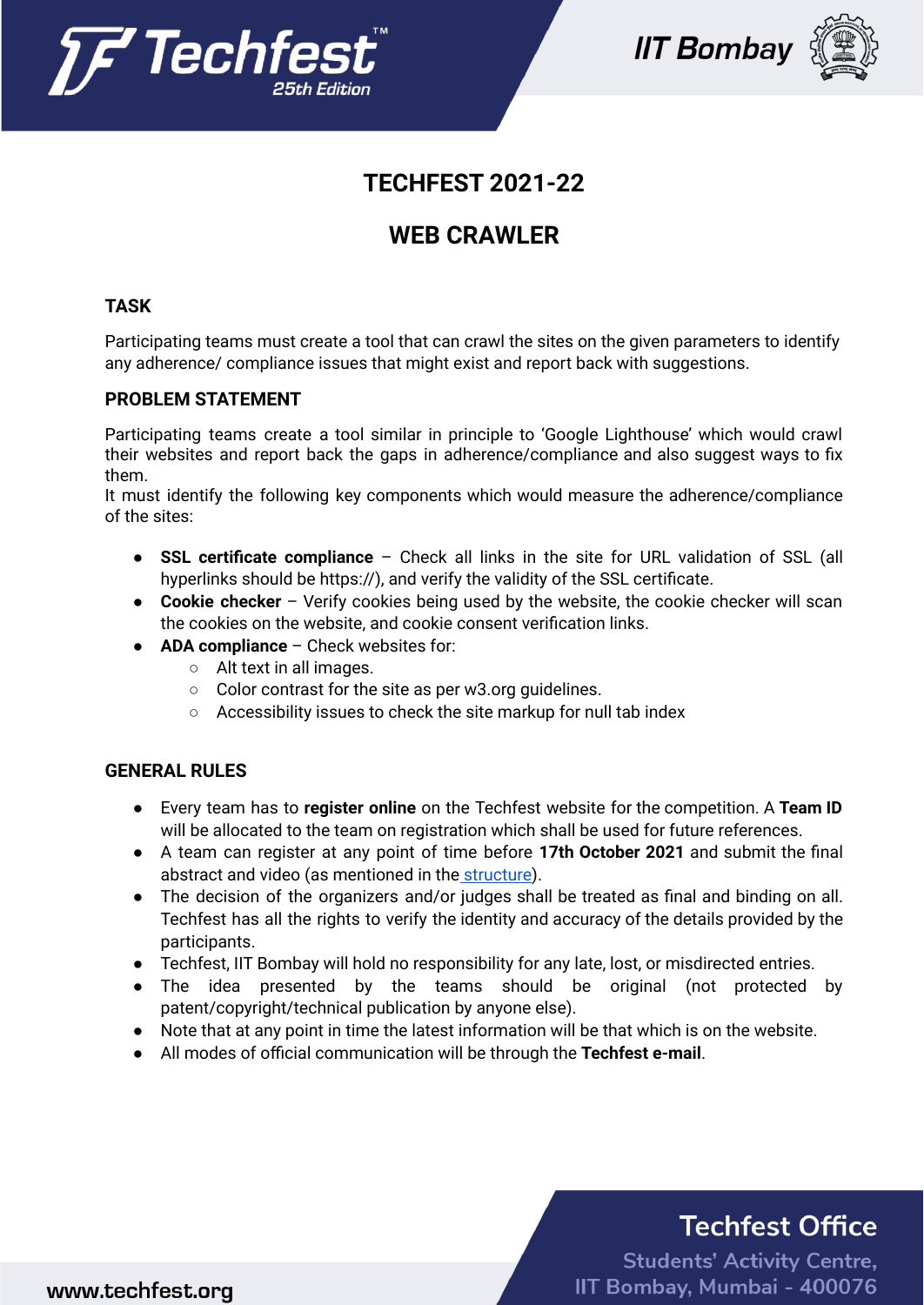





### **STRUCTURE**

### **ROUND 1: ABSTRACT SUBMISSION**

In this round, teams will have to submit a brief Abstract about their tool. It must contain the following:

- **Statement of Problem** Succinct definition of the problem addressed.
- **Objectives** What is your motivation? What are the objectives the prototype is developed for?
- **Introduction to Proposed Solution** A basic idea of the solution to attempt to propose. Also, explain the thinking behind the proposed solution.
- **Novelty of Approach (optional)-** Is there something unique to your solution (that gives your tool an edge over the other solutions)?

You must be very concise and to the point in the Abstract. It must not exceed two pages.

The Abstract (as a pdf) must be sent by email to **webcrawler@techfest.org** with the team details clearly mentioned in the email. The Team ID should be explicitly mentioned in the email subject and the abstract file must be in the form of **'TeamID\_TeamLeaderName'**. Any other name for the abstract file will not be accepted.

The last date for Abstract Submission is 24th October.

#### **ROUND 2: DESIGN DOCUMENT SUBMISSION**

Following is the list of contents that must be included in the Design document:

- **● Introduction**
- **● Understanding of Problem Statement**
- **● Scope/Assumption**
- **● Tools & Technology Stack**
- **● Architecture Diagram (if any)**
- **● Design (Implementation) Details**

A session will be conducted with the Subject Matter Experts to explain the further steps in designing the solution. Following this, the teams will be given two weeks to construct the design document of their solution.

Based on these submissions, the top 20 teams will be selected to implement their design.

# **Techfest Office**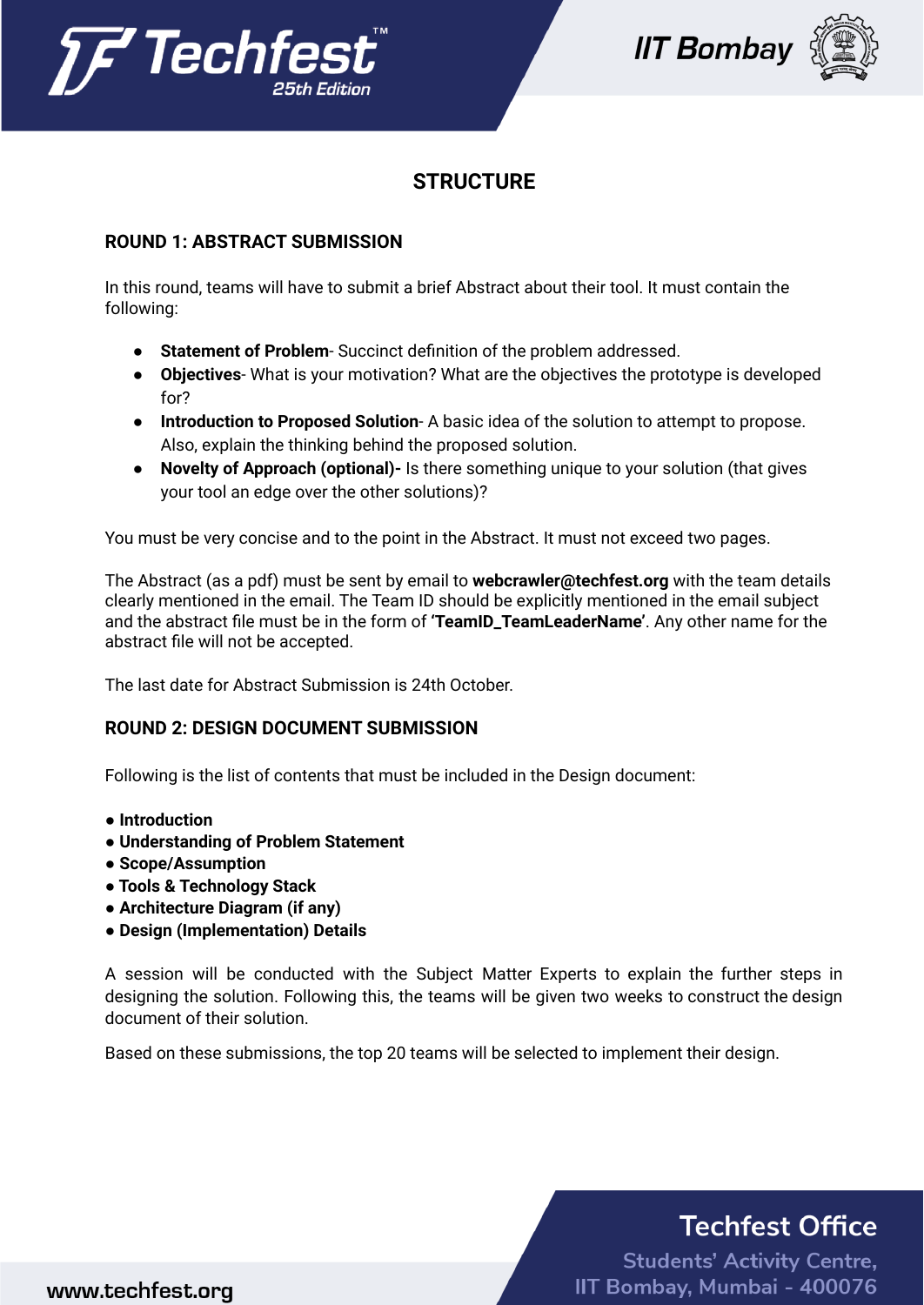





### **ROUND 3: FINAL SUBMISSIONS AND PRESENTATIONS**

This round will be held in two stages. First, the selected teams will have to submit the final implementation of their tool. Based on this, the top-scoring 5 teams will be asked to present the working of their solution to the Judges' Panel, based on which the final winners will be announced.

#### **TIMELINE**

| Last date of registration               | 24 October                |
|-----------------------------------------|---------------------------|
| Abstract submission deadline            | 24 October                |
| <b>Sessions with MMC Expert</b>         | 25-26 October             |
| Design Document Submission              | 7 November                |
| Top 20 teams selection                  | 12 November               |
| Demo Prep and Round 3 Submissions       | 12 November-3<br>December |
| Top 5 teams selection                   | 6 December                |
| Finale Presentation to the Judges Panel | 15 December               |

### **COMPETITION RULES AND TEAM SPECIFICATIONS**

- 1. Challenge is open to bachelor and master's degree students of any discipline
- 2. A team can comprise no more than 4 members. Students from different educational institutions can form a team.
- 3. Each team needs to nominate a point-of-contact member (the team leader).
- 4. Each team needs to submit all items listed above in Round 1 evaluation requirements before 24th October.
- 5. The originality of work is essential, and your team will be disqualified if found otherwise.

#### **PRIZE**

The prize money will be awarded to the top 3 winners via **NEFT** and will be processed within 30 working days after receiving the prize money from sponsors. Winners have to mail their bank details (immediately after the announcement of results) to [kunal@techfest.org](mailto:kunal@techfest.org), in the format specified below.

# **Techfest Office**